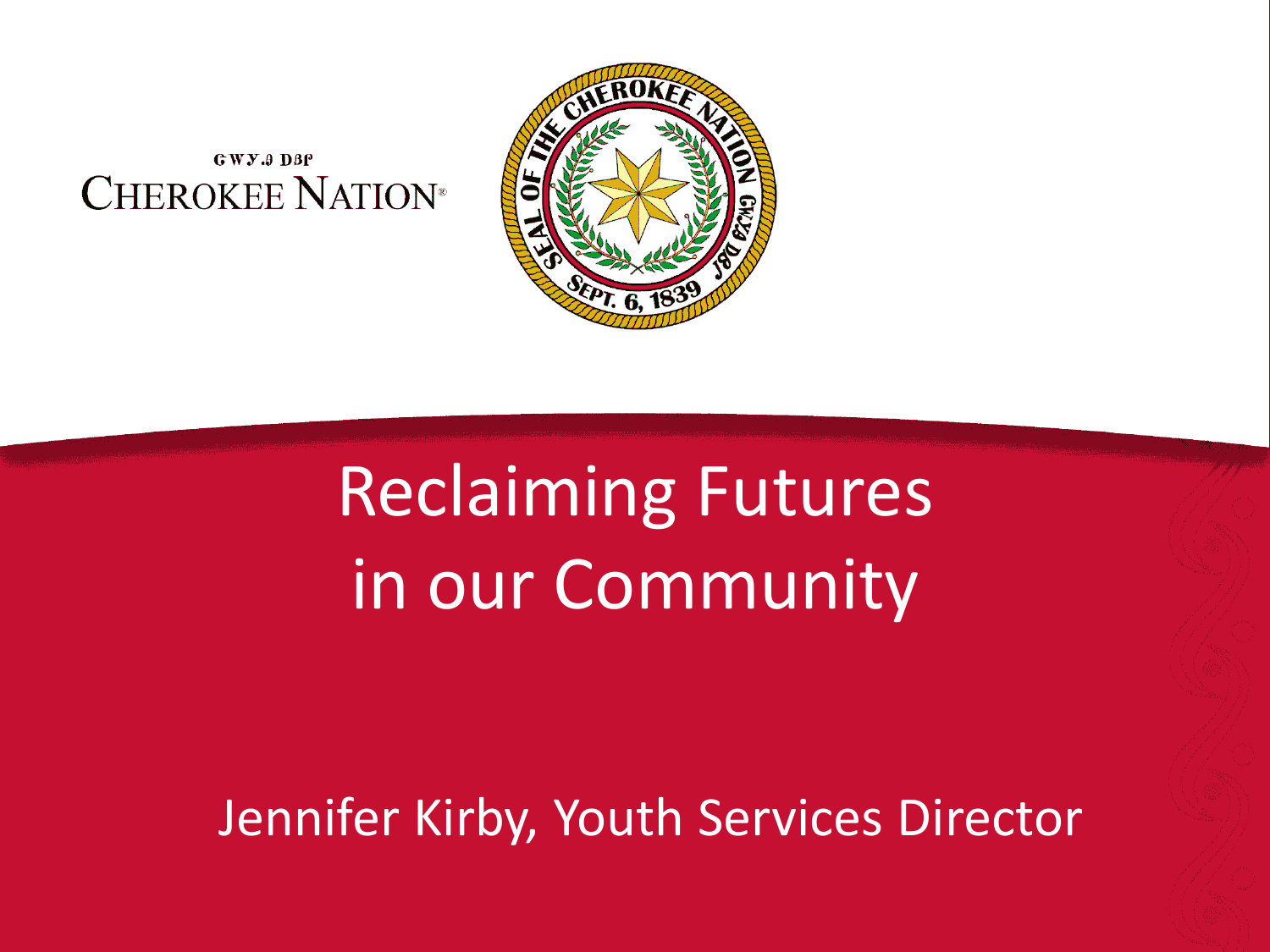#### **The Beginnings**

•The Juvenile Healing to Wellness Court began seeing clients in 2005. Several years of planning went into the establishment of the Court.

•Served Adair and Cherokee Counties

•Served tribal youth in Cherokee Nation Tribal Court and those youth in state courts who were facing charges related to drugs or alcohol or those who may have been identified as having drug or alcohol issues.

•Court seen as an alternative to detention and as a way for the youth to receive treatment while in trouble.

#### **GWY.** DBF 'herokee Nation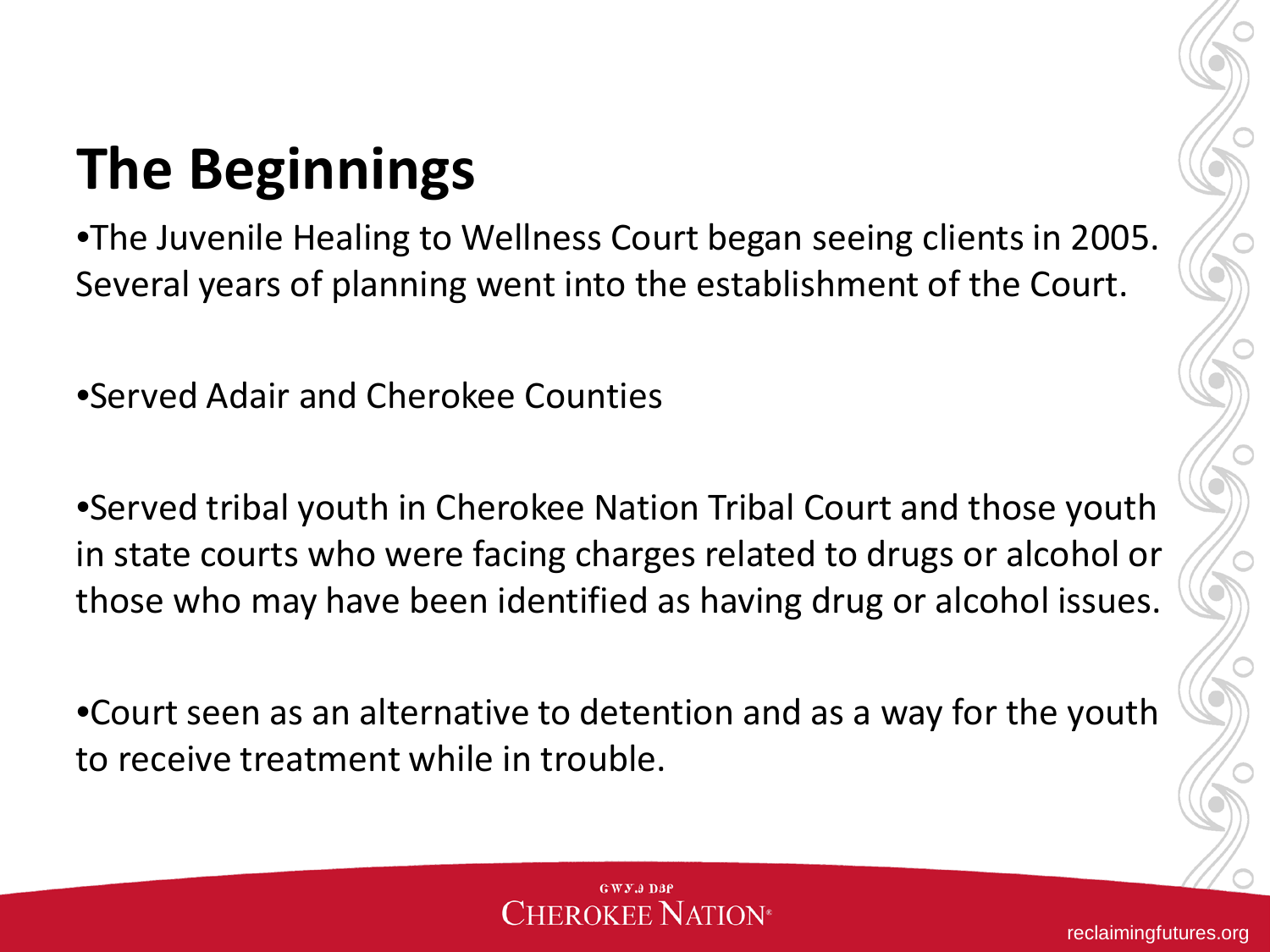#### **More about the Juvenile Healing to Wellness Court**

•Team approach; Team gives recommendations to the Judge

•Family centered; Parent(s) required to be at Court, other family members encouraged to attend and support youth

•Cultural emphasis

•Four phases; lasting 9 mos., 12 mos., or 18 mos.

•In 2008 the Program operations was moved under Cherokee Nation Human Services

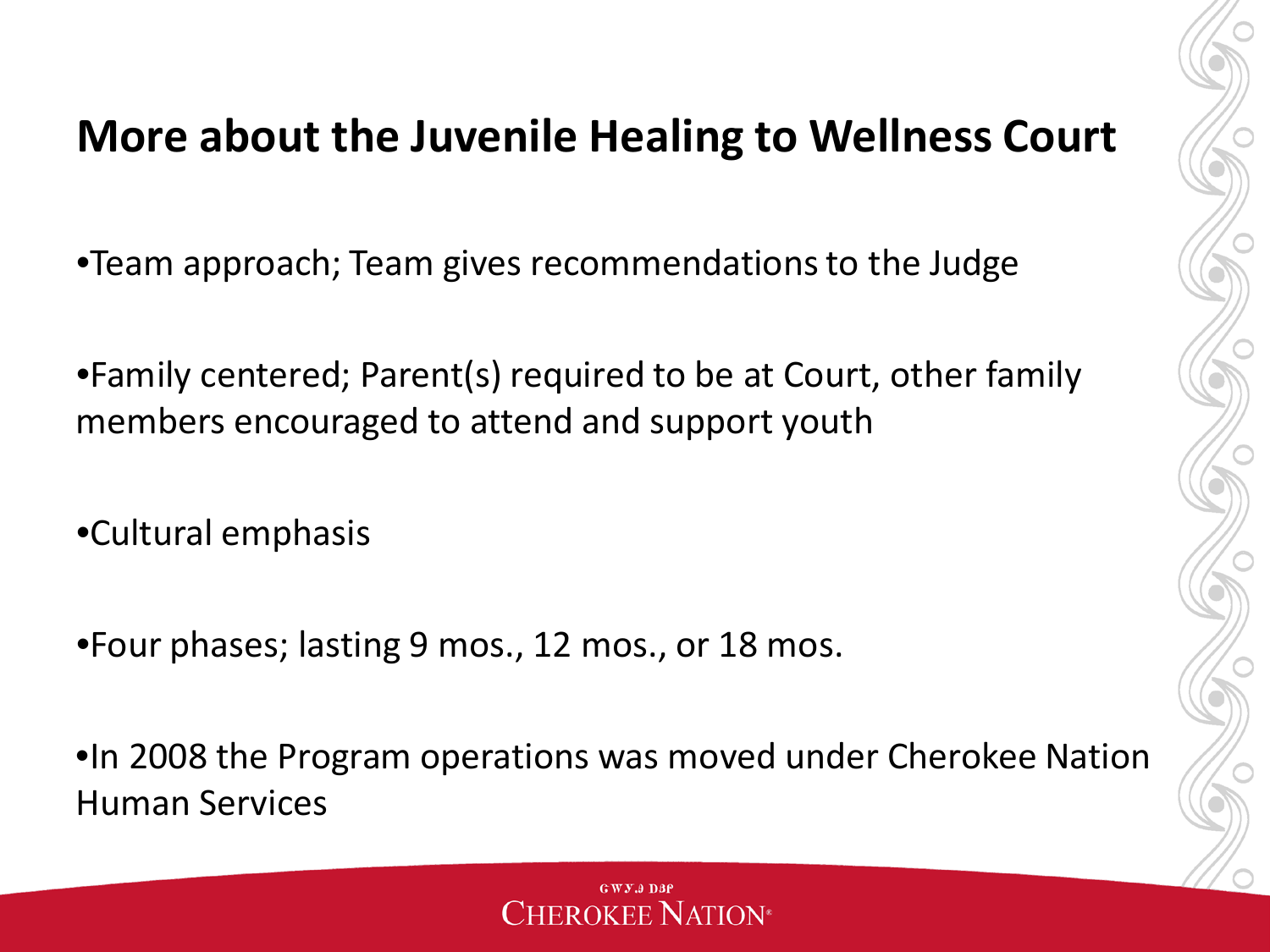#### **More about the Juvenile Healing to Wellness Court**

•In 2009 the Healing to Wellness Court became part of the Reclaiming Futures National Initiative

•Reclaiming Futures is about communities helping teens overcome drugs, alcohol, & crime

•Reclaiming Futures mantra "More Treatment, Better Treatment, Beyond Treatment"

•In 2011 the Healing to Wellness Court was expanded to Delaware County



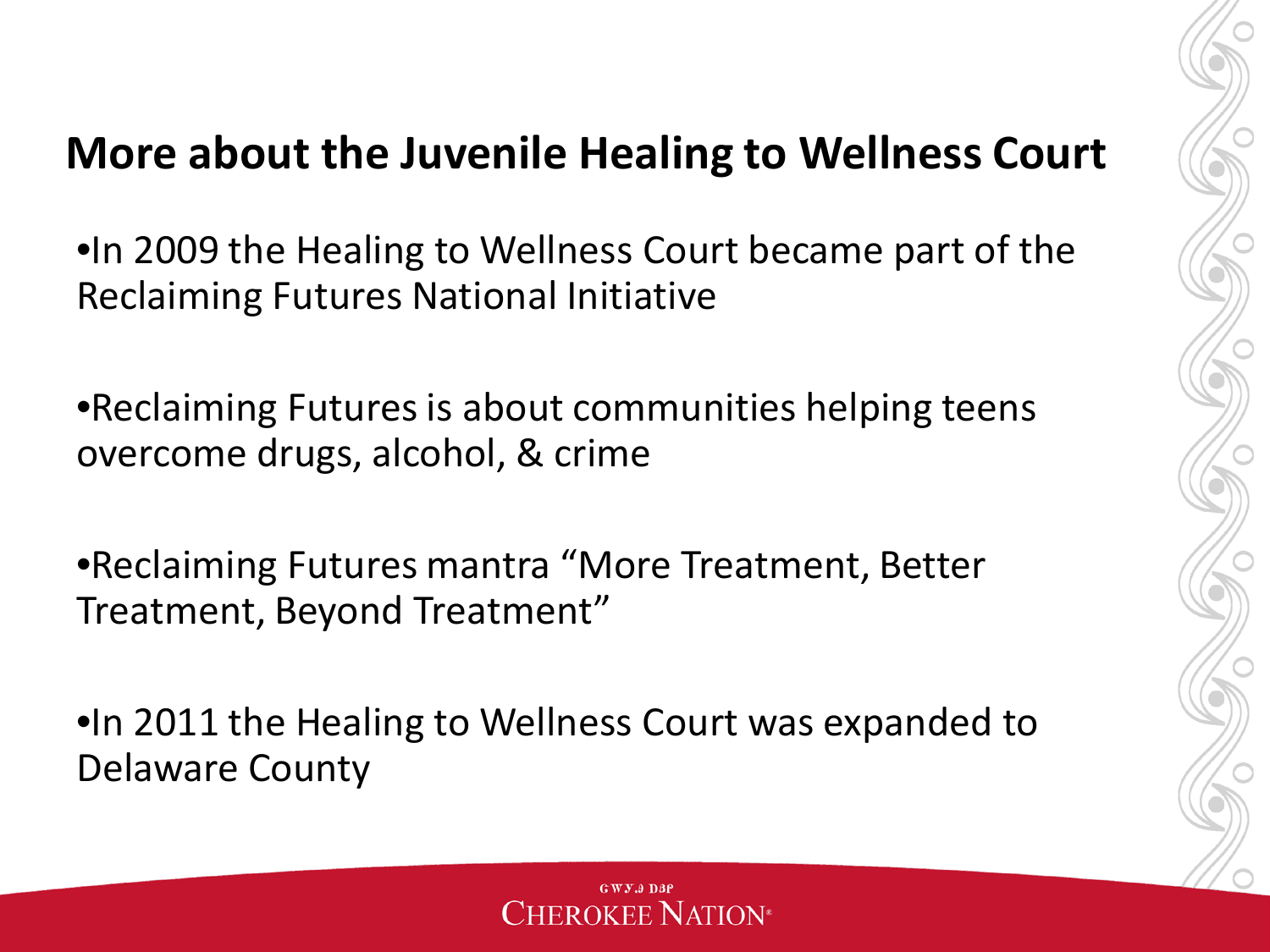#### **Where We Serve**



The Healing to Wellness Court accept referrals from each of these county courts and/or juvenile justice units



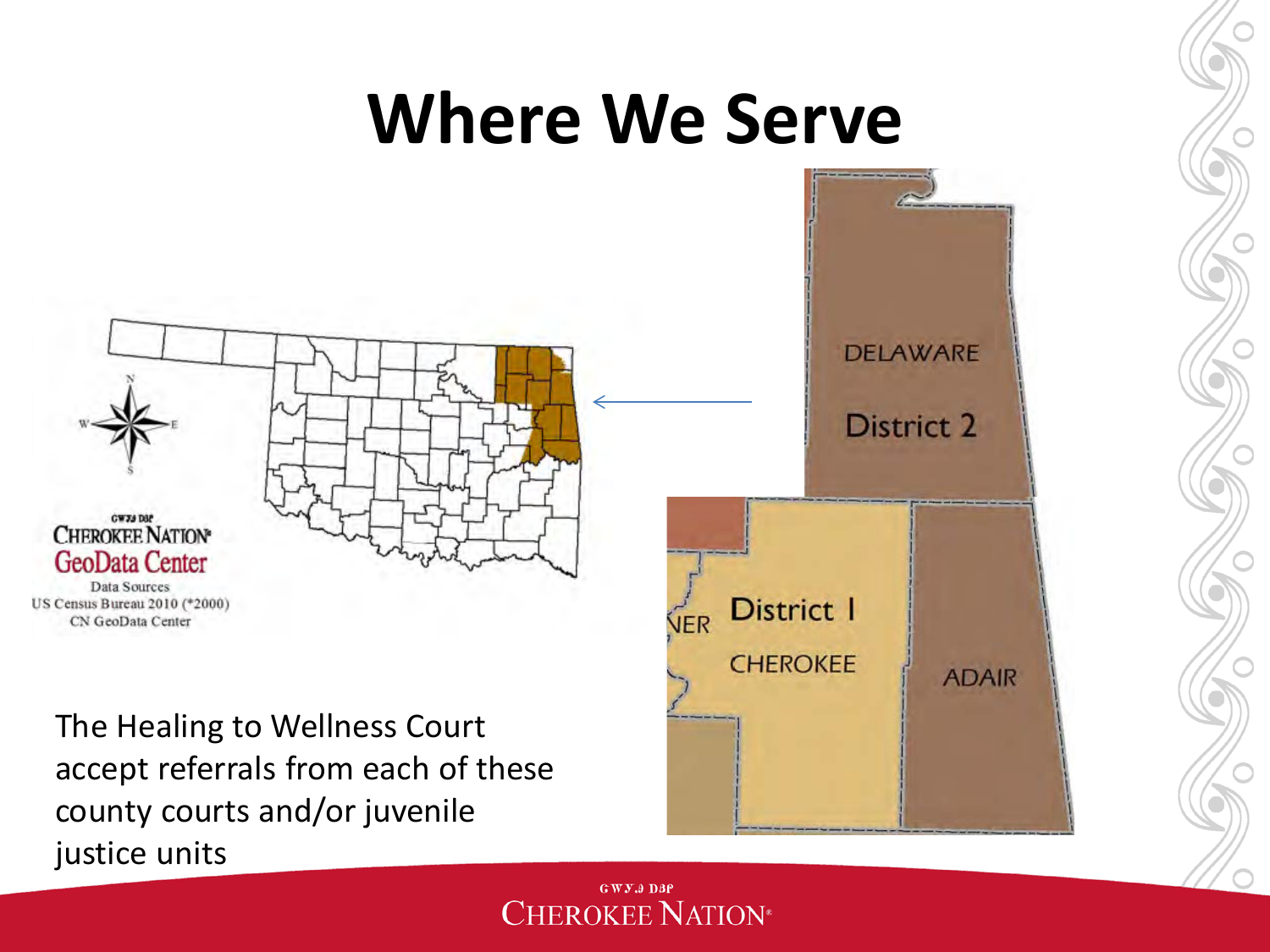### **Healing to Wellness Court**



•Began in October 2012

•Court is held at the Delaware County Courthouse once a month

•Cherokee Nation District Court Judge & Delaware County Associate District Court Judge worked to establish

•Delaware County Associate District Court Judge now presides

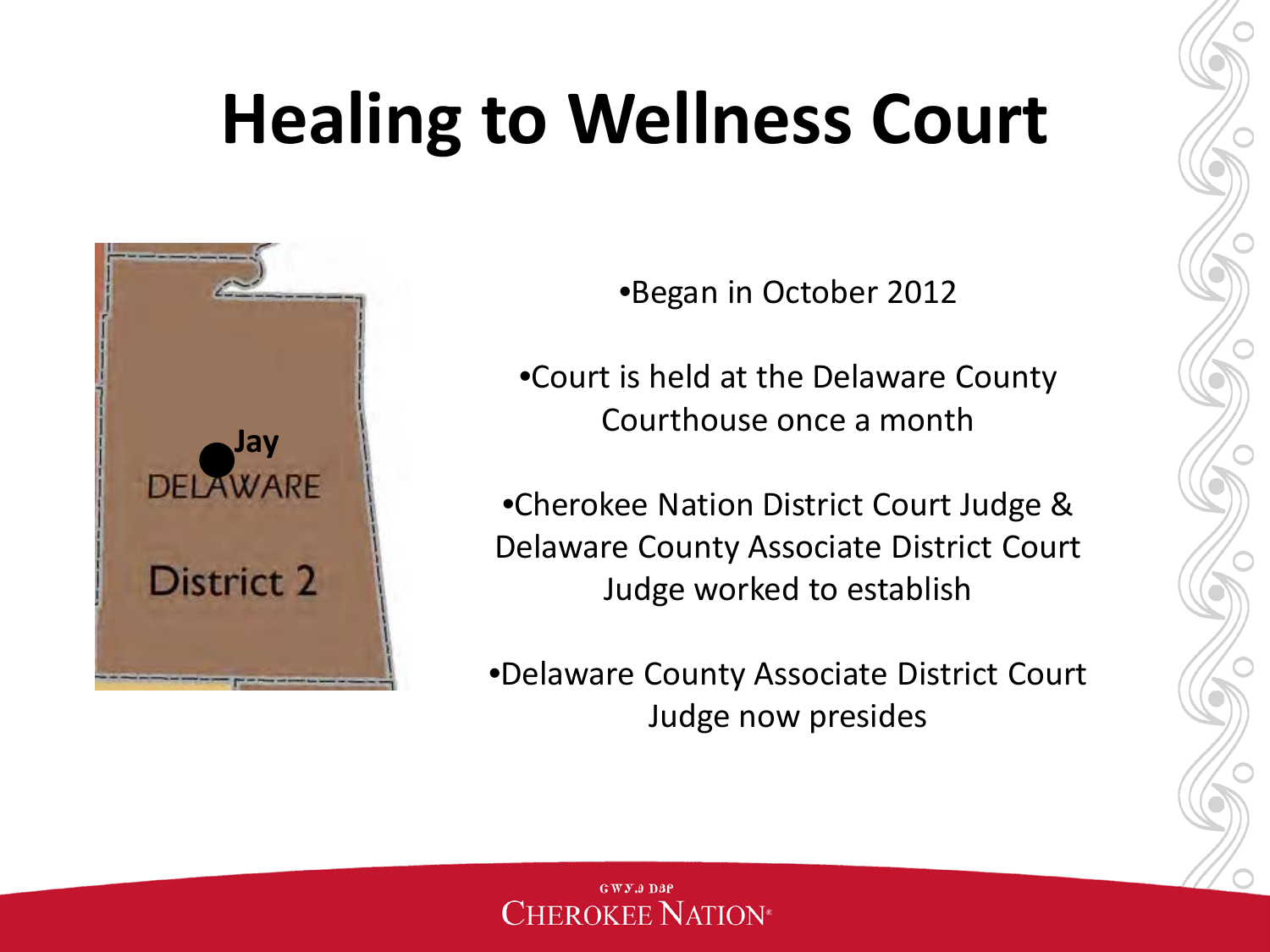#### **Healing to Wellness Court**



•Began in 2005

•Court is held at the Cherokee Nation Courthouse once a month

•Cherokee Nation District Court Judge presides

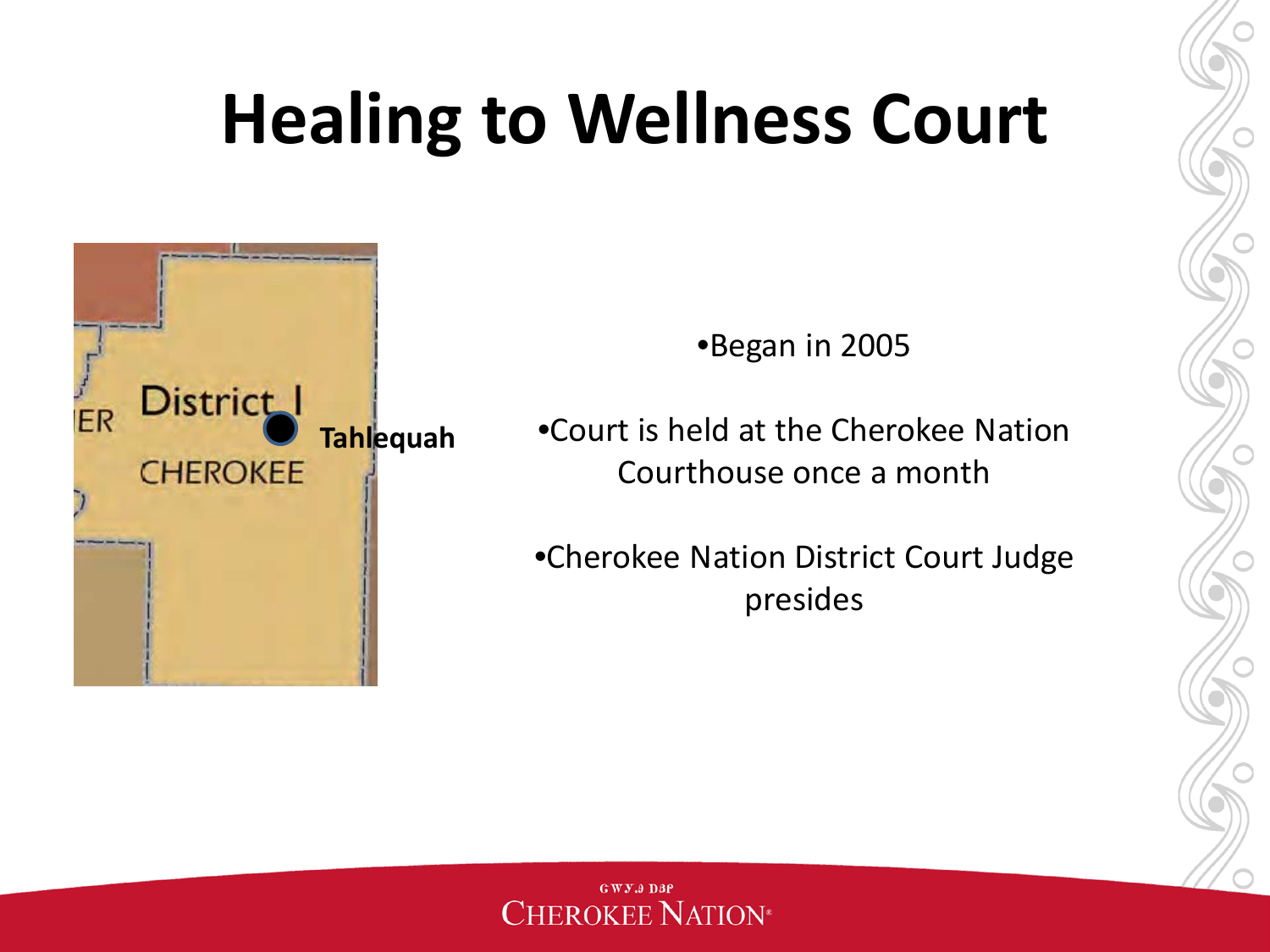# **Referrals**

- Tribal Court System
- State Court Transfer
- Juvenile Services Units (Oklahoma Office of Juvenile Affairs)
- Schools
- Youth Shelter
- Caregiver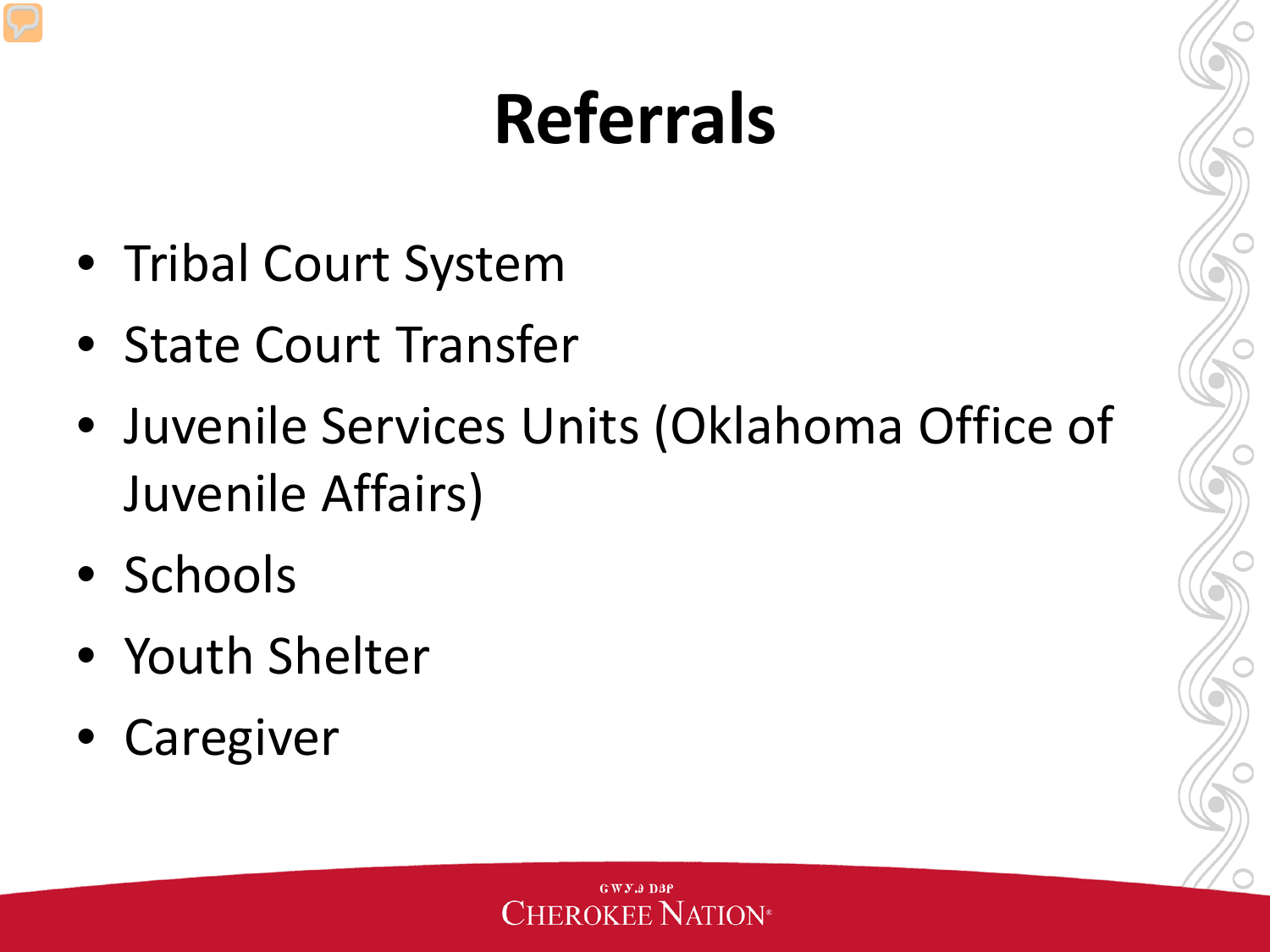### **Services Offered**

- Case management
- Drug Testing
- Pro-social activities & outings
- Weekly monitoring
- Support for sobriety of youth & family
- Advocacy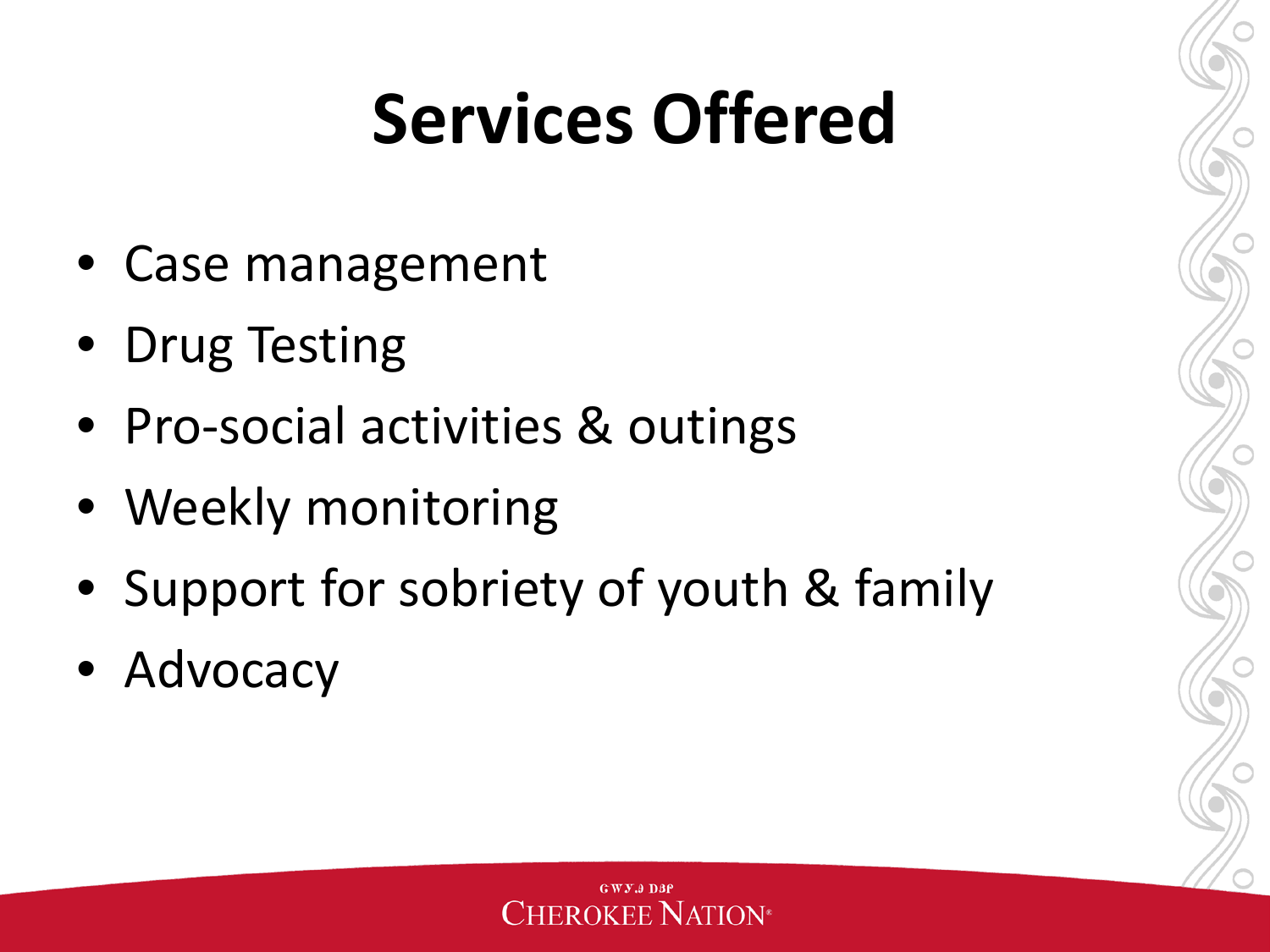# **What We Do Well**

• Addressing transportation issues of youth and their families

• Take services to youth's community to eliminate barriers

• Building relationships with youth and families by getting to know where they come from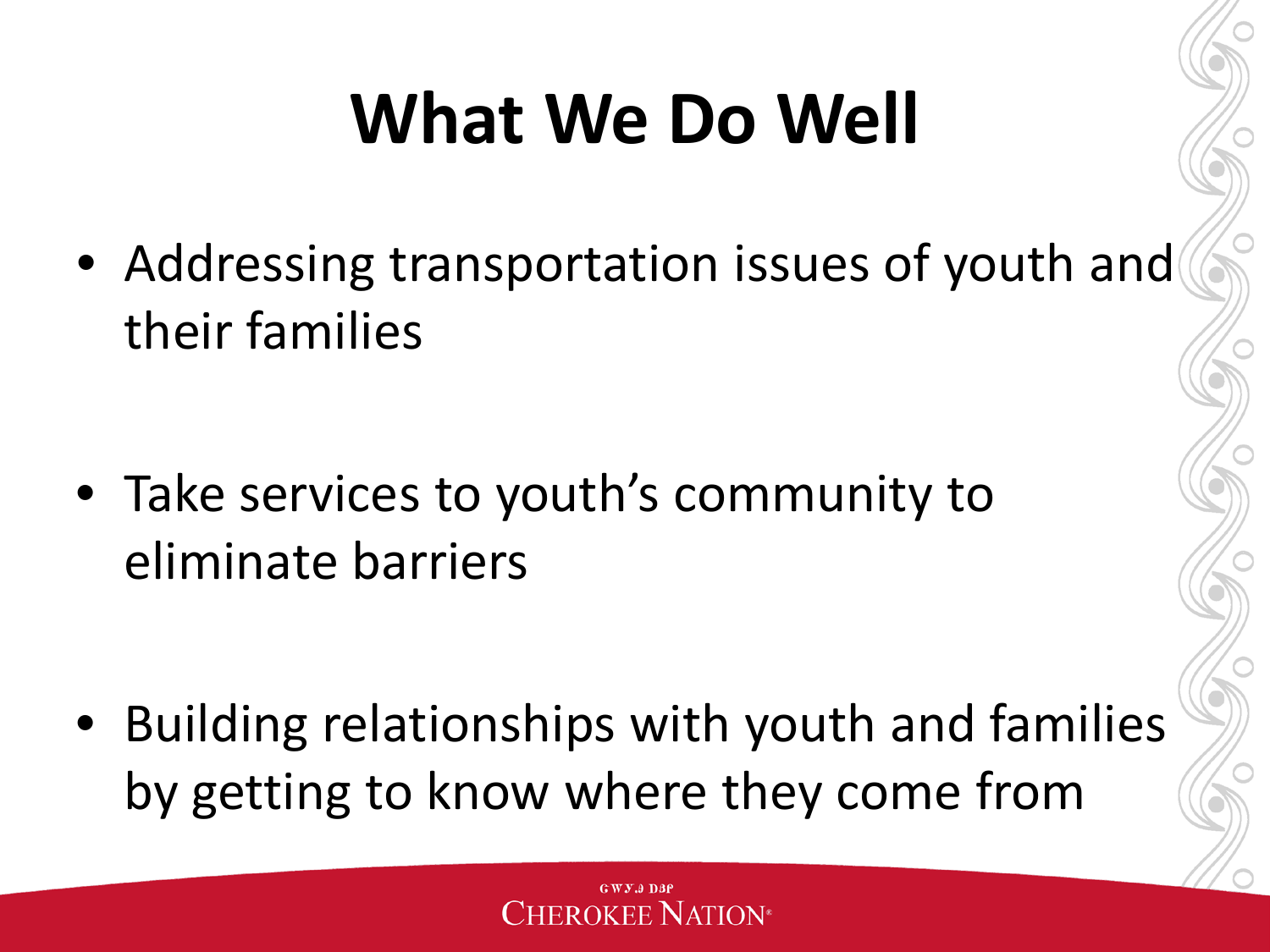# **Addressing transportation issues**

- We avoid "punishing" the youth because of the parent/guardian's inability to provide transportation
- We make home visits as part of intake process and continue the entire time the youth is with us
- We use field offices as meeting places
- We use community facilities as meeting places (libraries, restaurants, churches, AA/NA meeting locations)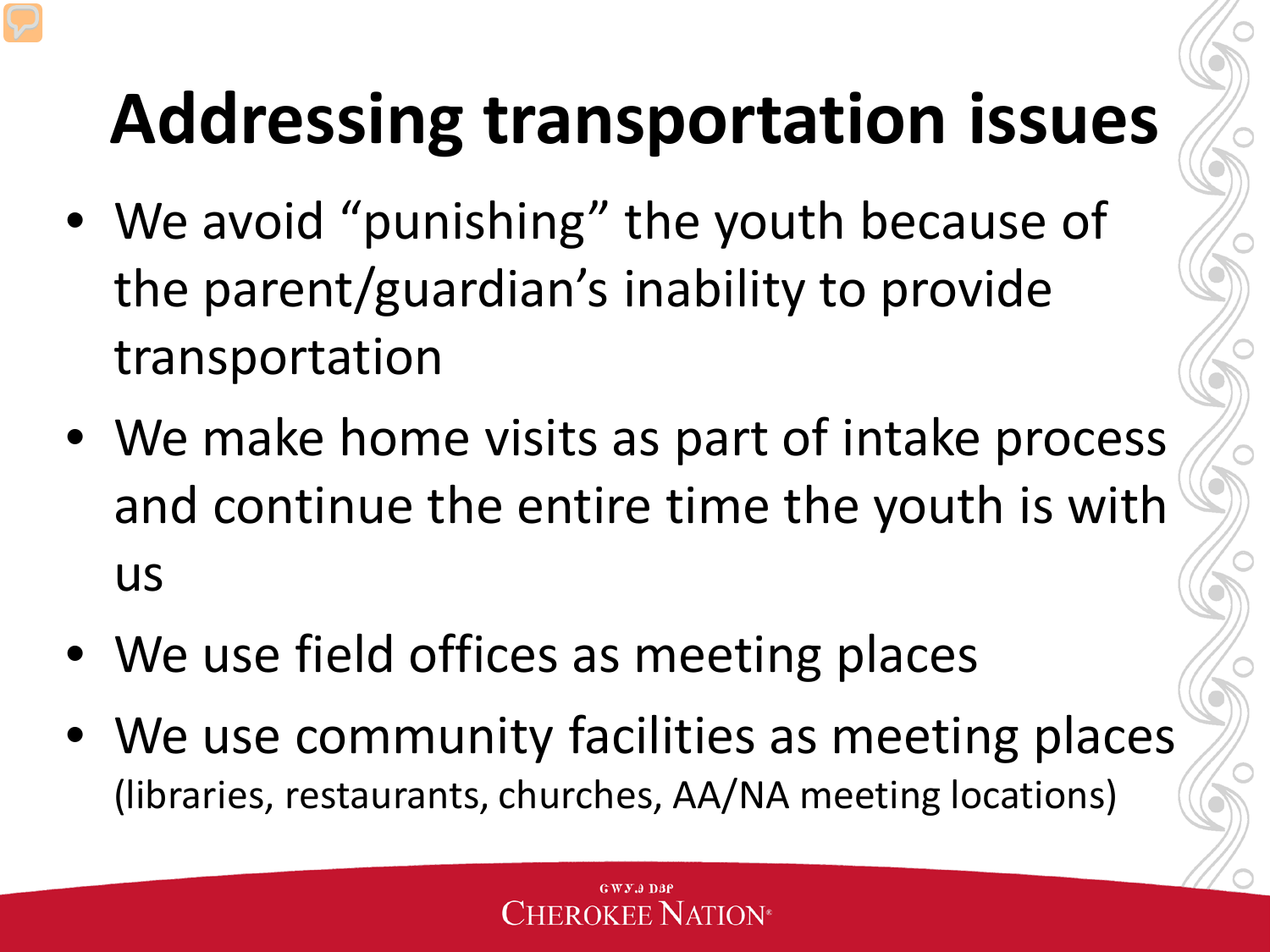## **Addressing transportation issues**

- We access bus tickets, gift cards, or donations for the purchase of gasoline, when imminent need arises
- We work with families to access other social service programs if car repairs are needed
- We can provide transportation to appointments or to other needed services when youth/family are in need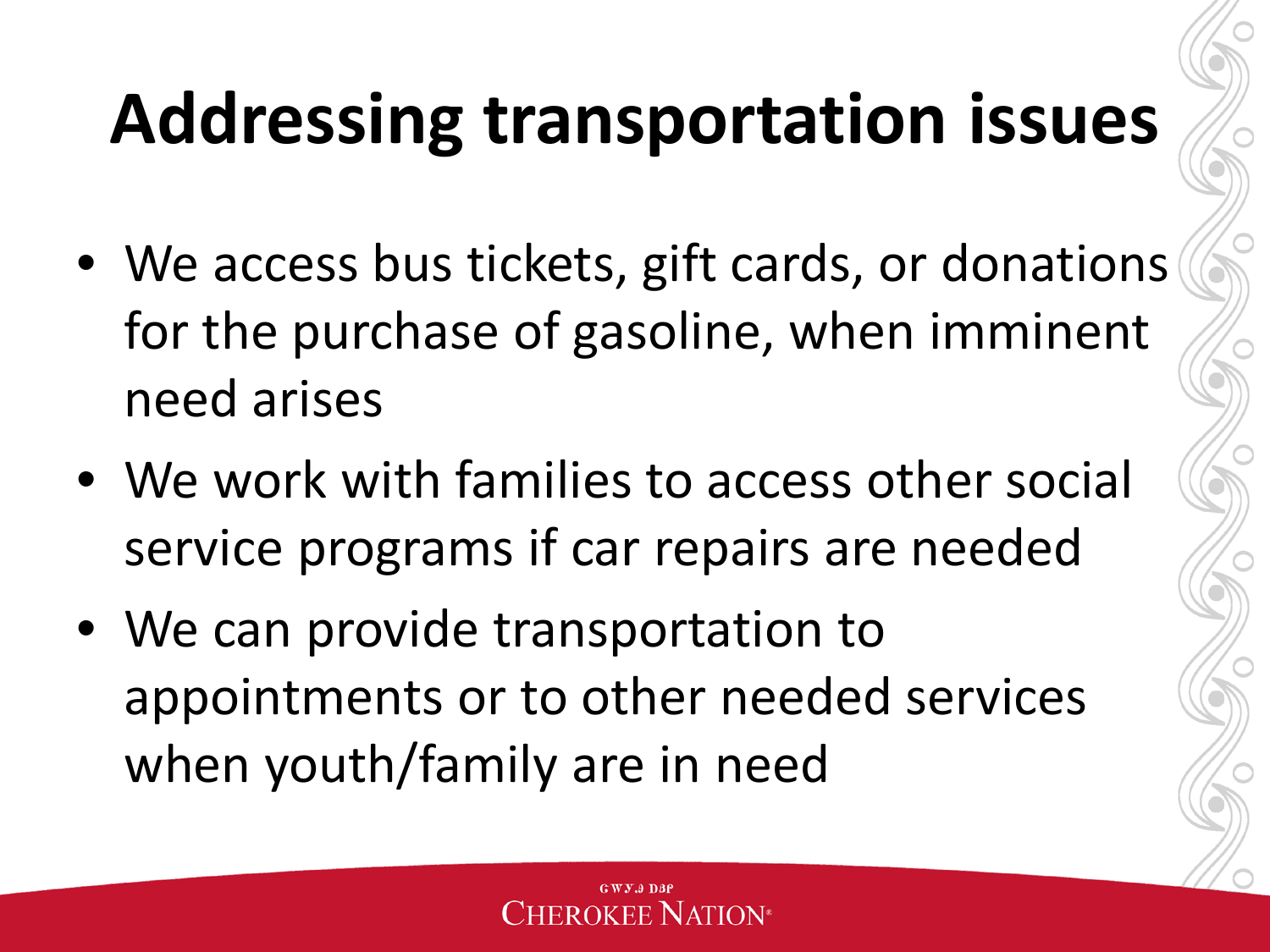# **Take Services to Community…**

- Our main office located in Tahlequah, OK is approximately 40 miles away from youth in Adair County, 70 miles away from youth in Delaware County
- Weekly home visits allow staff to continually determine what services are needed
- Treatment services are provided in the youth's community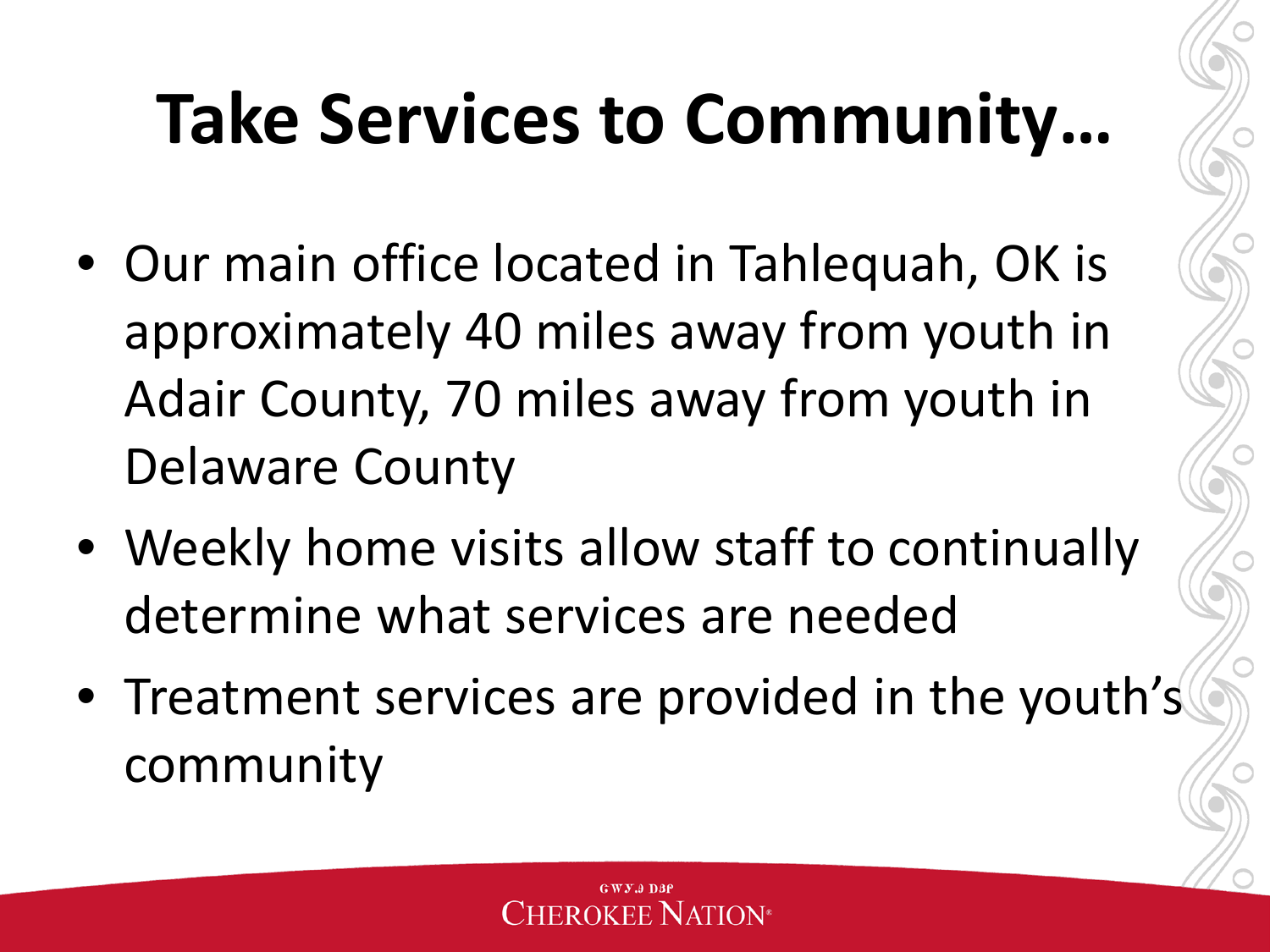## **Take Services to Community…**

- With parent's approval staff takes youth to AA/NA meeting (these are not court ordered)
- Court appearance occurs in their community
- Healing to Wellness Court Staff and Team travels to Delaware County once a month to support youth, family, and program operations
- Drug testing occurs in their community at a discreet location (community organization has provided their facility for testing and counseling services when needed)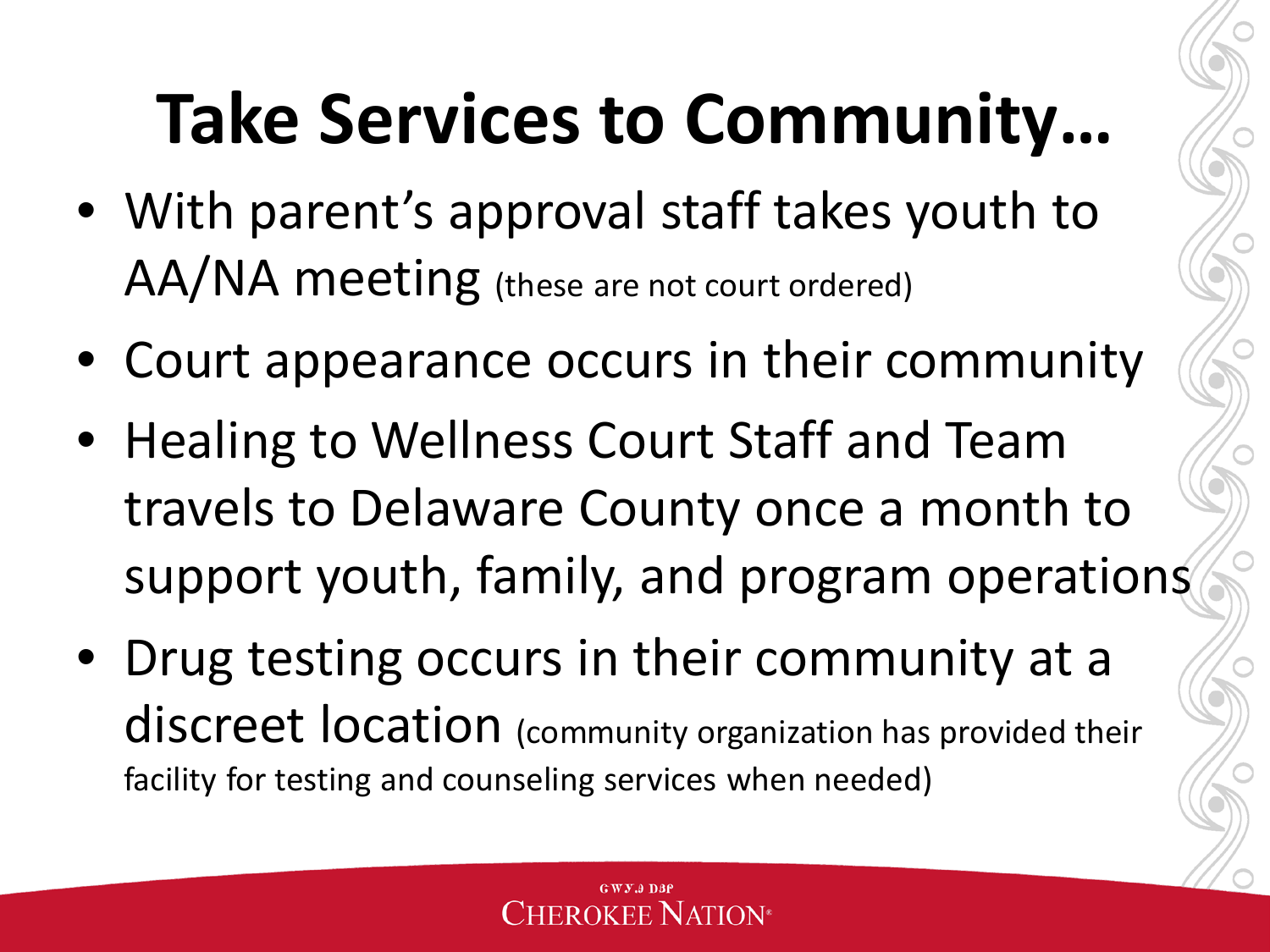# **Building Relationships…..**

- By visiting youth's home and community it allows the youth to open up to staff
- Parents/guardians become more trusting and will contact you if they have concerns
- We spent time exploring the youth's community
- We spent time chatting in the car with youth
- We spent time meeting extended family